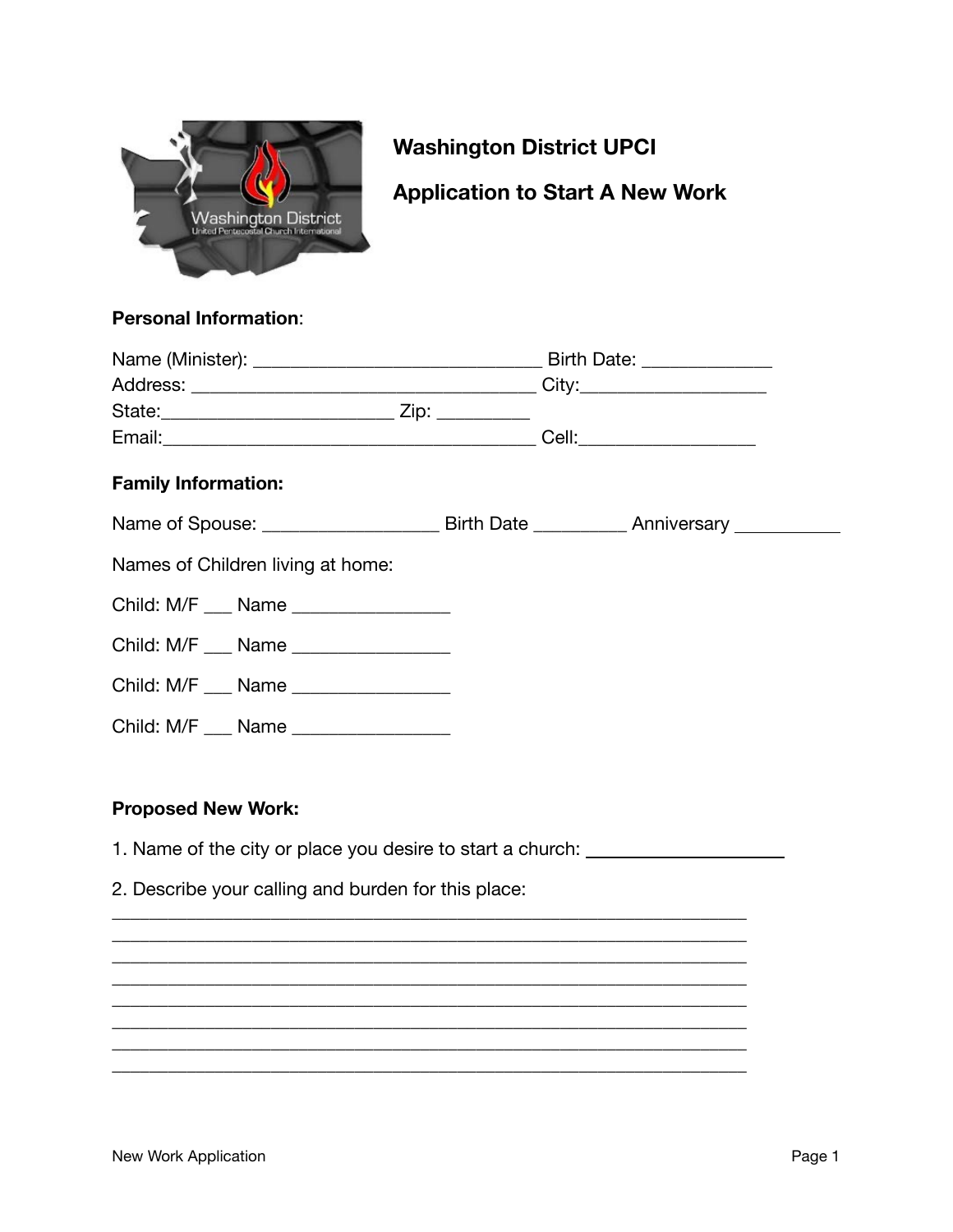3. Explain your spouse's feeling in regard to this move:

| <u> 1989 - Johann Stoff, deutscher Stoff, der Stoff, der Stoff, der Stoff, der Stoff, der Stoff, der Stoff, der S</u>                                                                                                  |  |
|------------------------------------------------------------------------------------------------------------------------------------------------------------------------------------------------------------------------|--|
| 4. How did you arrive at the decision that this city was the one for you?                                                                                                                                              |  |
|                                                                                                                                                                                                                        |  |
| and the control of the control of the control of the control of the control of the control of the control of the<br>5. Do you know any Pentecostal people in the city? ____________                                    |  |
| 6. Have you made any contacts with people in the city? ___________                                                                                                                                                     |  |
| 7. Is this a growing area? Describe the possibilities that you see in this city.                                                                                                                                       |  |
|                                                                                                                                                                                                                        |  |
| 8. Assuming you are given permission to begin a United Pentecostal Church in this city,<br>what methods do you plan to use to establish this work?<br><u> 1989 - John Stein, Amerikaansk konstantinopler (</u> † 1918) |  |
| ,我们也不能在这里的时候,我们也不能在这里的时候,我们也不能会在这里的时候,我们也不能会在这里的时候,我们也不能会在这里的时候,我们也不能会在这里的时候,我们也不<br>,我们也不能在这里的时候,我们也不能在这里的时候,我们也不能会在这里的时候,我们也不能会在这里的时候,我们也不能会在这里的时候,我们也不能会在这里的时候,我们也                                                  |  |
| ,我们也不会有什么。""我们的人,我们也不会有什么?""我们的人,我们也不会有什么?""我们的人,我们也不会有什么?""我们的人,我们也不会有什么?""我们的人<br>,我们也不会有什么。""我们的人,我们也不会有什么?""我们的人,我们也不会有什么?""我们的人,我们也不会有什么?""我们的人,我们也不会有什么?""我们的人                                                   |  |
| <u> 1989 - Jan James James James James James James James James James James James James James James James James J</u><br>9. If approved, when would you be able to move to the city?                                    |  |

10. What is the minimum length of time you feel a minister should stay with a new church before moving to another work? \_\_\_\_\_\_\_\_\_\_\_\_\_\_\_

11. Have you read and agree to abide by the General North American Missions policies as recorded in the manual of the UPCI?\_\_\_\_\_\_\_\_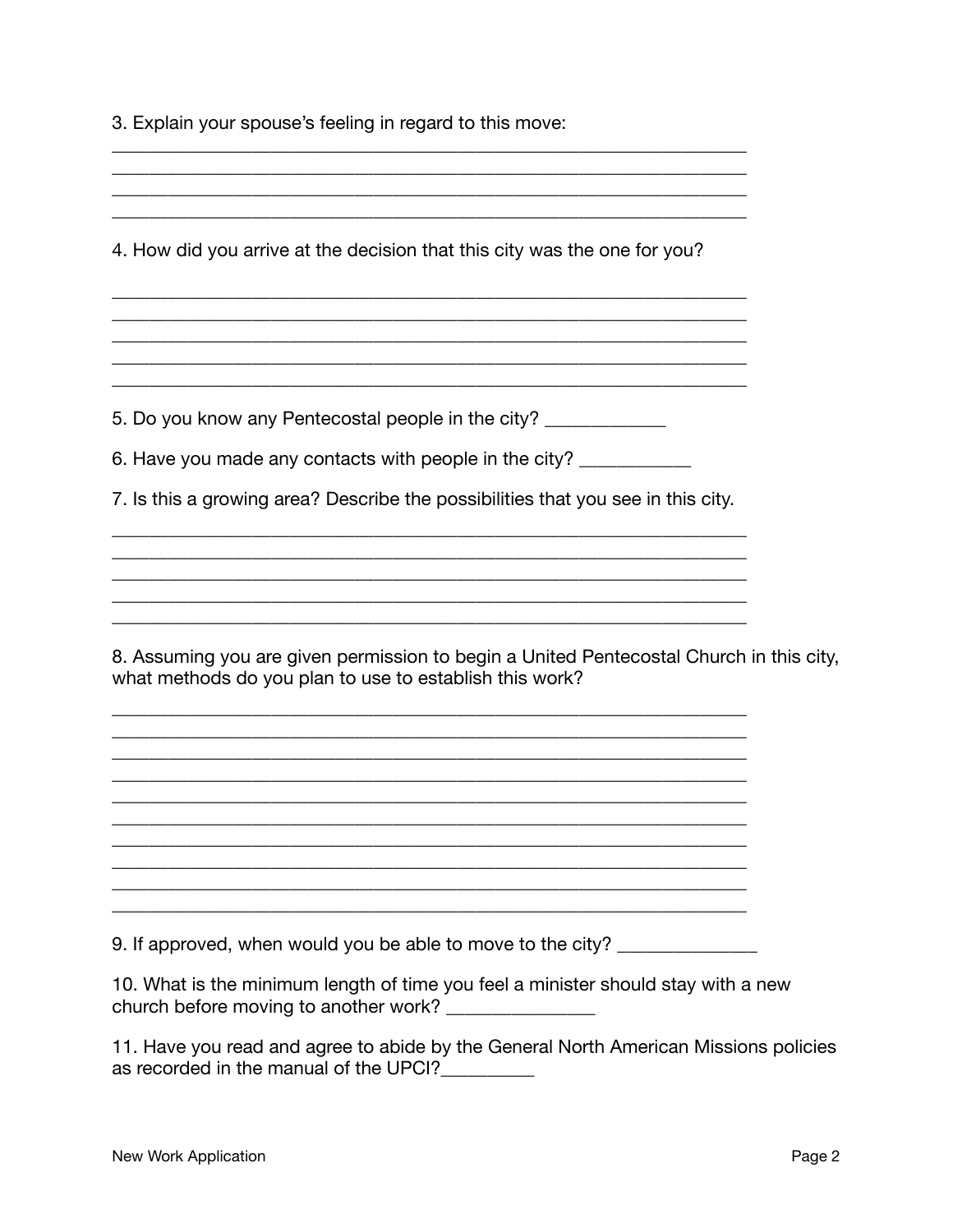12. Have you read and agree to abide by the Washington District by-laws and District NAM Policy? \_\_\_\_\_\_\_\_\_\_\_\_\_\_\_\_\_\_\_\_\_\_\_\_\_\_\_\_\_\_\_\_\_\_\_\_\_\_\_\_\_\_\_\_\_\_\_\_\_\_\_\_\_\_\_

13. Are you willing to affiliate your new assembly with the United Pentecostal Church International? 

| 14. What churches are nearest to your target city? |  |
|----------------------------------------------------|--|
|                                                    |  |
|                                                    |  |
|                                                    |  |
|                                                    |  |
|                                                    |  |
|                                                    |  |

#### **Ministry History:**

| 15. Date you were baptized in the Name of Jesus Christ:<br>16. Date you received the baptism of the Holy Ghost:<br>17. Date your spouse was baptized in the Name of Jesus Christ: _______ |
|-------------------------------------------------------------------------------------------------------------------------------------------------------------------------------------------|
| 18. Date your spouse received the baptism of the Holy Ghost:                                                                                                                              |
| 19. How long have you held license with the UPCI?                                                                                                                                         |
| 20. What level UPCI credential do you currently hold?<br>21. Are your ministerial credentials current?                                                                                    |
| 22. Are you current with the district financial plan (tithes, dues, etc)?                                                                                                                 |

23. Do both you and your spouse adhere to the bylaws and Articles of Faith as set forth in the current edition of the Manual of the United Pentecostal Church International?

\_\_\_\_\_\_\_\_\_\_\_\_\_\_\_\_\_\_\_\_\_\_\_\_\_\_\_\_\_\_\_\_\_\_\_\_\_\_\_\_\_\_\_\_\_\_\_\_\_\_\_\_\_\_\_\_\_\_\_\_\_\_\_\_\_\_\_\_ \_\_\_\_\_\_\_\_\_\_\_\_\_\_\_\_\_\_\_\_\_\_\_\_\_\_\_\_\_\_\_\_\_\_\_\_\_\_\_\_\_\_\_\_\_\_\_\_\_\_\_\_\_\_\_\_\_\_\_\_\_\_\_\_\_\_\_\_ \_\_\_\_\_\_\_\_\_\_\_\_\_\_\_\_\_\_\_\_\_\_\_\_\_\_\_\_\_\_\_\_\_\_\_\_\_\_\_\_\_\_\_\_\_\_\_\_\_\_\_\_\_\_\_\_\_\_\_\_\_\_\_\_\_\_\_\_ \_\_\_\_\_\_\_\_\_\_\_\_\_\_\_\_\_\_\_\_\_\_\_\_\_\_\_\_\_\_\_\_\_\_\_\_\_\_\_\_\_\_\_\_\_\_\_\_\_\_\_\_\_\_\_\_\_\_\_\_\_\_\_\_\_\_\_\_ \_\_\_\_\_\_\_\_\_\_\_\_\_\_\_\_\_\_\_\_\_\_\_\_\_\_\_\_\_\_\_\_\_\_\_\_\_\_\_\_\_\_\_\_\_\_\_\_\_\_\_\_\_\_\_\_\_\_\_\_\_\_\_\_\_\_\_\_ \_\_\_\_\_\_\_\_\_\_\_\_\_\_\_\_\_\_\_\_\_\_\_\_\_\_\_\_\_\_\_\_\_\_\_\_\_\_\_\_\_\_\_\_\_\_\_\_\_\_\_\_\_\_\_\_\_\_\_\_\_\_\_\_\_\_\_\_

\_\_\_\_\_\_\_\_\_\_\_\_\_\_\_\_\_

<sup>24.</sup> List all of your previous pastors and churches, beginning with the most recent: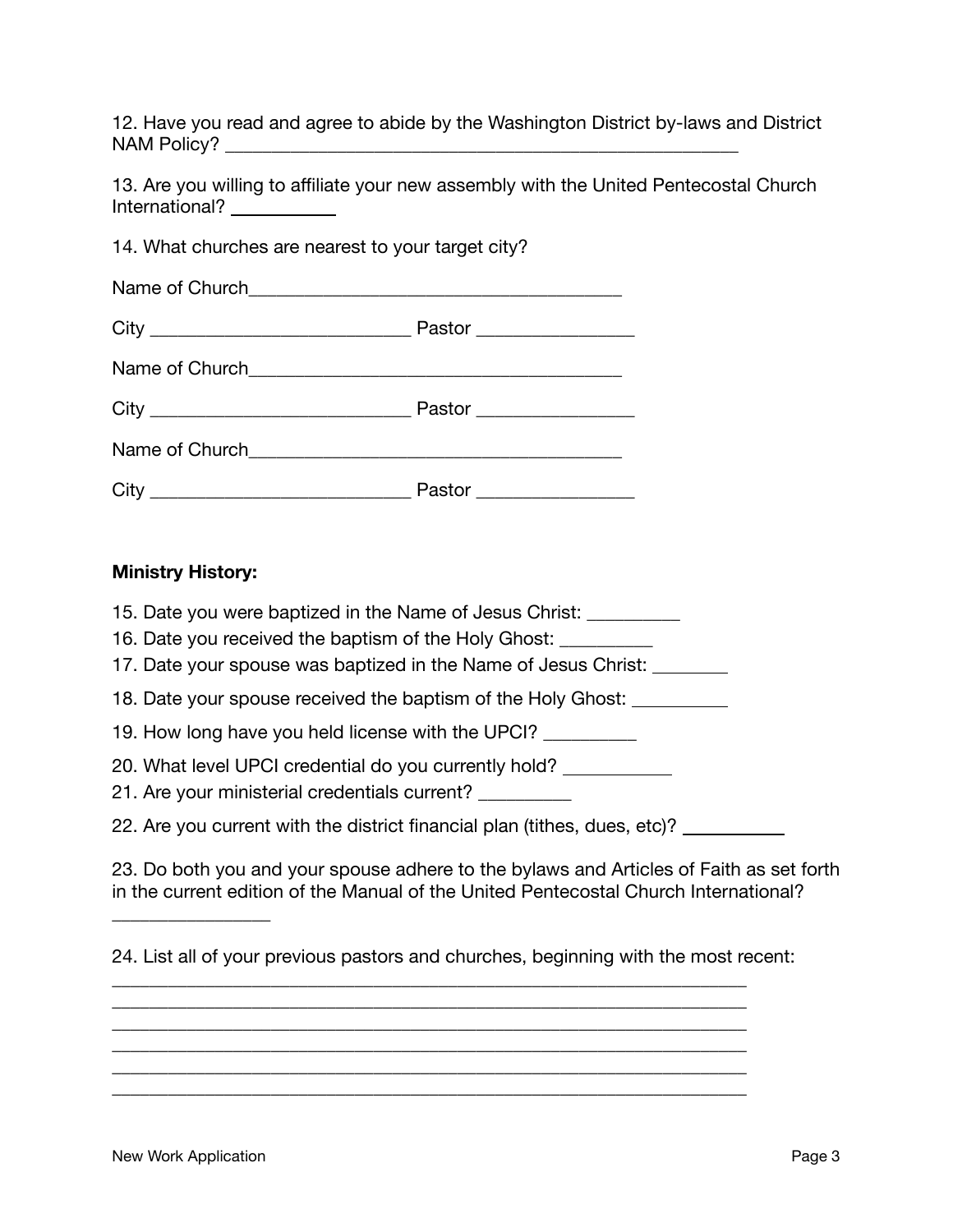25. List & describe areas of local ministry in which you have been involved:

26. What is your current relationship with your pastor and/or District Superintendent?

27. In the past five years, how many personal Bible studies have you taught, and what were the results? How many studies has your spouse taught? Results?

28. In the past five years, how many people have you discipled into committed Christians in the local assembly? Explain your discipleship interactions & process with these souls.

| 29. High School |  |
|-----------------|--|
|                 |  |

Did you graduate?

**Educational History:**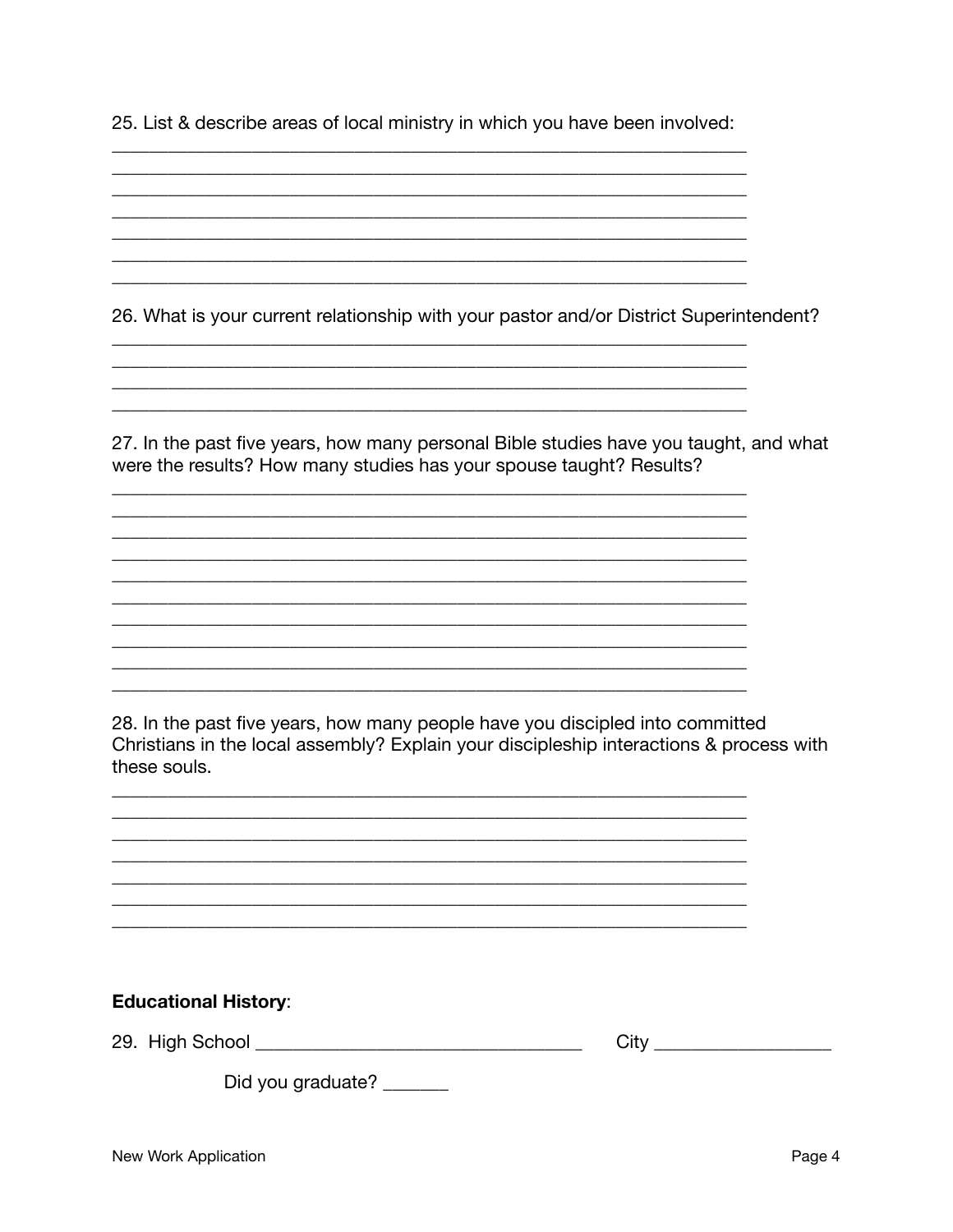|     |                           | Did you graduate? ________ Degree/s Earned _____________                                                                                                              |  |
|-----|---------------------------|-----------------------------------------------------------------------------------------------------------------------------------------------------------------------|--|
|     |                           |                                                                                                                                                                       |  |
|     |                           | Did you graduate? _________ Degree/s Earned __________                                                                                                                |  |
|     |                           | Secular Employment History: (along with application, please submit current resumes)                                                                                   |  |
|     |                           |                                                                                                                                                                       |  |
|     |                           | 33. What is the name and address of your current employer?                                                                                                            |  |
|     |                           | ,我们也不会有什么。""我们的人,我们也不会有什么?""我们的人,我们也不会有什么?""我们的人,我们也不会有什么?""我们的人,我们也不会有什么?""我们的人<br>,我们也不能在这里的时候,我们也不能在这里的时候,我们也不能会在这里的时候,我们也不能会在这里的时候,我们也不能会在这里的时候,我们也不能会在这里的时候,我们也不 |  |
|     | accounting, etc)          | 34. What additional work-related skills do you possess? (Carpentry, retail sales,                                                                                     |  |
|     |                           | 35. Is your spouse employed? Briefly describe: _________________________________<br>,我们也不能在这里的时候,我们也不能在这里的时候,我们也不能会在这里的时候,我们也不能会在这里的时候,我们也不能会在这里的时候,我们也不能会在这里的时候,我们也不 |  |
|     |                           | 36. As a church planter, how will you support yourself financially?                                                                                                   |  |
|     |                           |                                                                                                                                                                       |  |
|     |                           |                                                                                                                                                                       |  |
|     | <b>Personal Finances:</b> |                                                                                                                                                                       |  |
| 37. | sources)                  | What is your family's total current monthly income? (include income from all                                                                                          |  |
|     |                           | <b>MONTHLY INCOME TOTAL</b><br>\$                                                                                                                                     |  |

38. What are your total current monthly expenses? (Include all expenses for housing, auto, insurances, loans, medical, credit cards, food, etc.)

MONTHLY EXPENSES TOTAL \$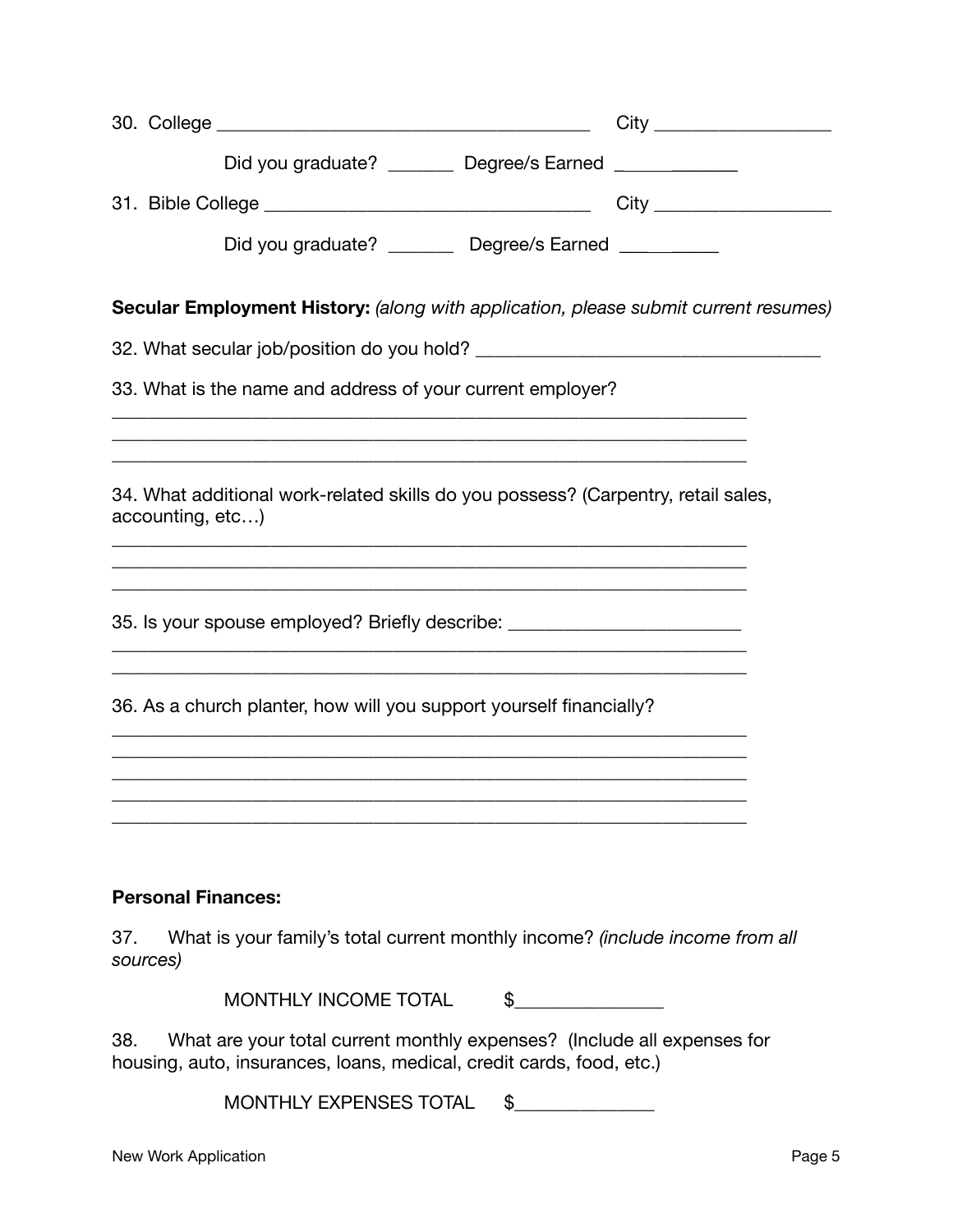40. Do you approve the Washington District, UPCI requesting your credit report?

41. Are you current & faithful in tithe & offerings to your local congregation?

42. How much are you personally giving to the following programs?

| North American Missions (Monthly) |  |
|-----------------------------------|--|
| Christmas for Christ (Annually)   |  |
| Foreign Missions (Monthly)        |  |
| Sheaves for Christ (Annually)     |  |

#### **References:**

43. Please give the name and contact information for the following people which are qualified to give further information about you:

District Superintendent: University of the Contract of the Contract of the Contract of the Contract of the Contract of the Contract of the Contract of the Contract of the Contract of the Contract of the Contract of the Con <u> 1989 - Johann Stoff, deutscher Stoff, der Stoff, der Stoff, der Stoff, der Stoff, der Stoff, der Stoff, der S</u> Additional comments may be made here or on attached sheet/s of paper: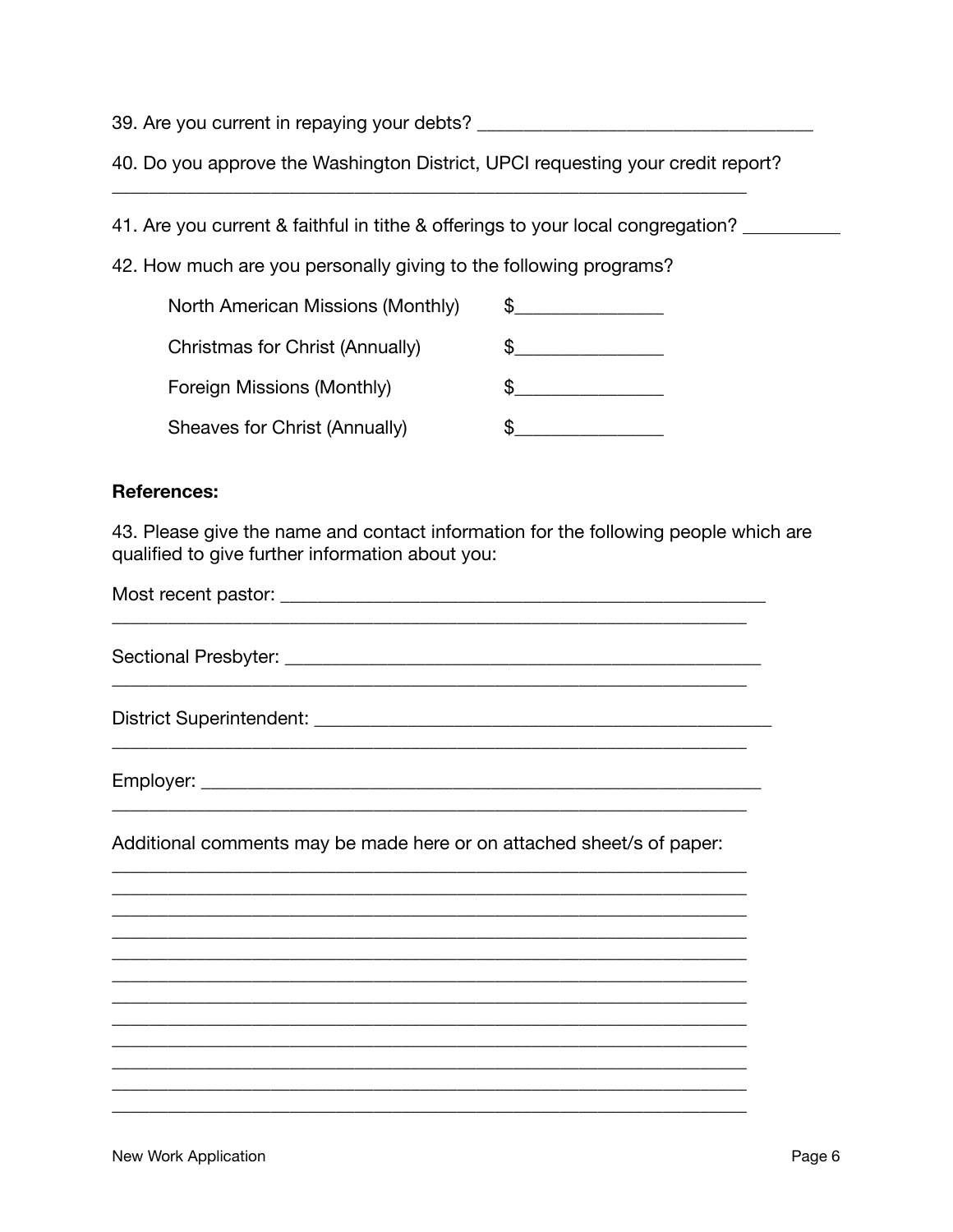#### **Affirmation:**

I hereby certify that I have carefully read the Washington District NAM Policy, also the District By-laws, and that I am wholeheartedly in favor of the principle and policy of the United Pentecostal Church, as set forth in the Constitution and By-laws of the Organization and the District.

I further certify that by the grace of God, I shall do my best to live up to the high standard as set forth in the By-laws and the Constitution of the United Pentecostal Church: Further, that I will preach and teach only those doctrines which the organization endorses.

I shall work in peace and harmony with all ministers and cooperate with all efforts which the organization endorses.

In as much as our Lord and Savior, Jesus Christ, suffered, bled and died for our sins, I am willing to suffer for His name, and shall consider it a privilege to endure hardship and self-denial for His sake and for a lost world when ever the call of service demands it.

I shall live dependent upon God, receiving thankfully such support as the NAM Department is able to supply, knowing that the Lord shall supply all our needs.

I am going into the field with one supreme purpose, to glorify Jesus Christ in winning souls for Him, and to hasten His coming.

| Husband's Signature | Date |
|---------------------|------|
| Wife's Signature    | Date |

Please submit completed application to the District NAM Director:

#### **Rev. Travis Miller NAMDirector@waupc.net**

\*\**Retain one copy of this application for your personal records*\*\*